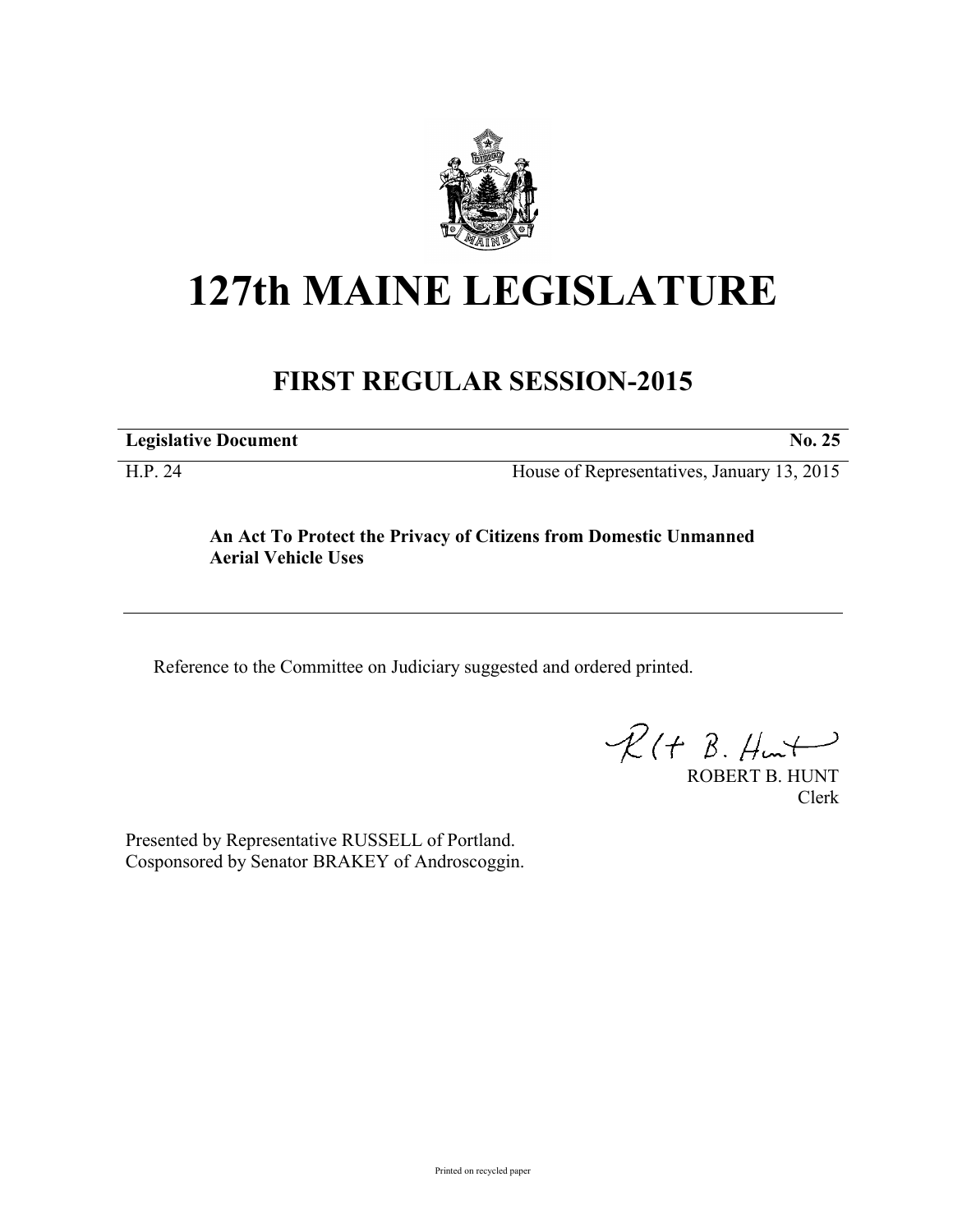| Be it enacted by the People of the State of Maine as follows:                                                                                                                                                                                                                    |
|----------------------------------------------------------------------------------------------------------------------------------------------------------------------------------------------------------------------------------------------------------------------------------|
| Sec. 1. 25 MRSA Pt. 12 is enacted to read:                                                                                                                                                                                                                                       |
| <b>PART 12</b>                                                                                                                                                                                                                                                                   |
| <b>UNMANNED AERIAL VEHICLES</b>                                                                                                                                                                                                                                                  |
| <b>CHAPTER 551</b>                                                                                                                                                                                                                                                               |
| <b>REGULATION OF UNMANNED AERIAL VEHICLES</b>                                                                                                                                                                                                                                    |
| §4501. Definitions                                                                                                                                                                                                                                                               |
| As used in this chapter, unless the context otherwise indicates, the following terms<br>have the following meanings.                                                                                                                                                             |
| <b>1. Law enforcement agency.</b> "Law enforcement agency" has the same meaning as<br>in section 3701, subsection 1.                                                                                                                                                             |
| 2. Unmanned aerial vehicle. "Unmanned aerial vehicle" means an aircraft that is<br>operated without a physical human presence within or on the aircraft and that is guided<br>by remote control.                                                                                 |
| §4502. Operation of unmanned aerial vehicles                                                                                                                                                                                                                                     |
|                                                                                                                                                                                                                                                                                  |
| <b>1. Acquisition of unmanned aerial vehicles.</b> The acquisition of an unmanned aerial<br>vehicle by a law enforcement agency must be approved by the governing body of the<br>governmental unit overseeing the law enforcement agency seeking to make such an<br>acquisition. |
| <b>2. Moratorium.</b> Before July 1, 2017, a law enforcement agency may not use an<br>unmanned aerial vehicle except as provided in section 4503, subsection 1.                                                                                                                  |
| 3. Law enforcement operation of unmanned aerial vehicles. A law enforcement<br>agency may not operate an unmanned aerial vehicle or collect, disclose or receive<br>information acquired through the operation of an unmanned aerial vehicle except:                             |
| A. Pursuant to an emergency enforcement or administrative investigation exception<br>under section 4503;                                                                                                                                                                         |
| B. To collect, disclose or receive information about a person or the person's<br>residence, property or area if that person has given written consent;                                                                                                                           |
| C. Pursuant to a warrant issued under Title 15, section 55; or                                                                                                                                                                                                                   |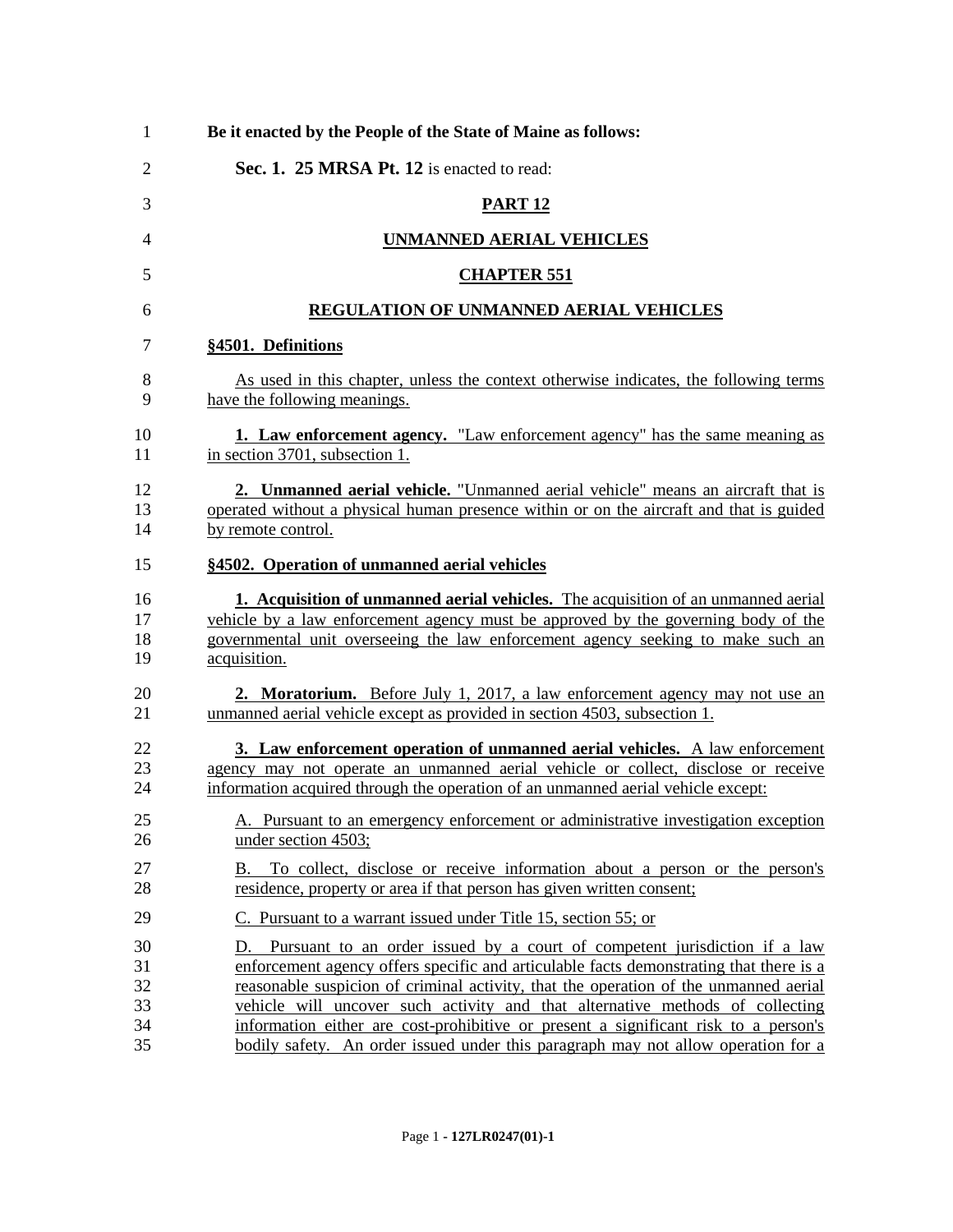| $\mathbf{1}$<br>$\mathfrak{2}$<br>3 | period greater than 48 hours. An extension of an order issued under this paragraph<br>may be granted for a period no longer than the court determines necessary to achieve<br>the purposes for which the order was granted but not to exceed 30 days.                                                     |
|-------------------------------------|-----------------------------------------------------------------------------------------------------------------------------------------------------------------------------------------------------------------------------------------------------------------------------------------------------------|
| $\overline{4}$<br>5<br>6            | 4. Restrictions on operation. An unmanned aerial vehicle may not employ the use<br>of facial recognition technology or be equipped with a weapon except as provided under<br>section 4503, subsection 3.                                                                                                  |
| 7                                   | §4503. Exceptions; allowed use of unmanned aerial vehicle                                                                                                                                                                                                                                                 |
| 8<br>9                              | Notwithstanding any other provision in this chapter, the following are not prohibited<br>uses of unmanned aerial vehicles.                                                                                                                                                                                |
| 10<br>11<br>12<br>13                | <b>1. Emergency enforcement exception.</b> A law enforcement agency may operate an<br>unmanned aerial vehicle and collect, disclose or receive information from the operation if<br>the law enforcement agency reasonably determines that an emergency enforcement<br>exception is required.              |
| 14                                  | A. An emergency enforcement exception may be required because a situation exists:                                                                                                                                                                                                                         |
| 15                                  | (1) That threatens national security;                                                                                                                                                                                                                                                                     |
| 16                                  | (2)<br>That threatens state or local security; or                                                                                                                                                                                                                                                         |
| 17                                  | (3) That threatens the life or safety of one or more individuals.                                                                                                                                                                                                                                         |
| 18<br>19<br>20<br>21                | B. When a law enforcement agency has used an unmanned aerial vehicle to collect<br>or receive information pursuant to this subsection, the law enforcement agency shall<br>document the factual basis for the emergency enforcement exception in an affidavit<br>that the law enforcement agency retains. |
| 22<br>23                            | <b>2. Administrative investigation exception.</b> The State or any political subdivision<br>of the State may operate an unmanned aerial vehicle:                                                                                                                                                          |
| 24                                  | A. To investigate and respond to natural disasters;                                                                                                                                                                                                                                                       |
| 25                                  | B. To monitor the status of dams and flood control systems;                                                                                                                                                                                                                                               |
| 26<br>27<br>28                      | C. To conduct surveys, including, but not limited to, surveys conducted by the<br>Department of Agriculture, Conservation and Forestry, Division of Geology, Natural<br>Areas and Coastal Resources, Maine Geological Survey;                                                                             |
| 29                                  | To aid in weather forecasting; or                                                                                                                                                                                                                                                                         |
| 30                                  | E. To conduct search and rescue activities.                                                                                                                                                                                                                                                               |
| 31<br>32<br>33<br>34                | 3. Research, testing, training and manufacture. A manufacturer, subcontractor of<br>a manufacturer, testing company or educational institution may deploy an unmanned<br>aerial vehicle or any component parts for the purposes of research, testing, training and<br>manufacture of such vehicles.       |
| 35                                  | §4504. Warrant provisions                                                                                                                                                                                                                                                                                 |
| 36<br>37                            | <b>1.</b> Absence of a warrant or court order. If the information sought by the operation<br>of an unmanned aerial vehicle is obtained prior to the issuance of a warrant or court order                                                                                                                  |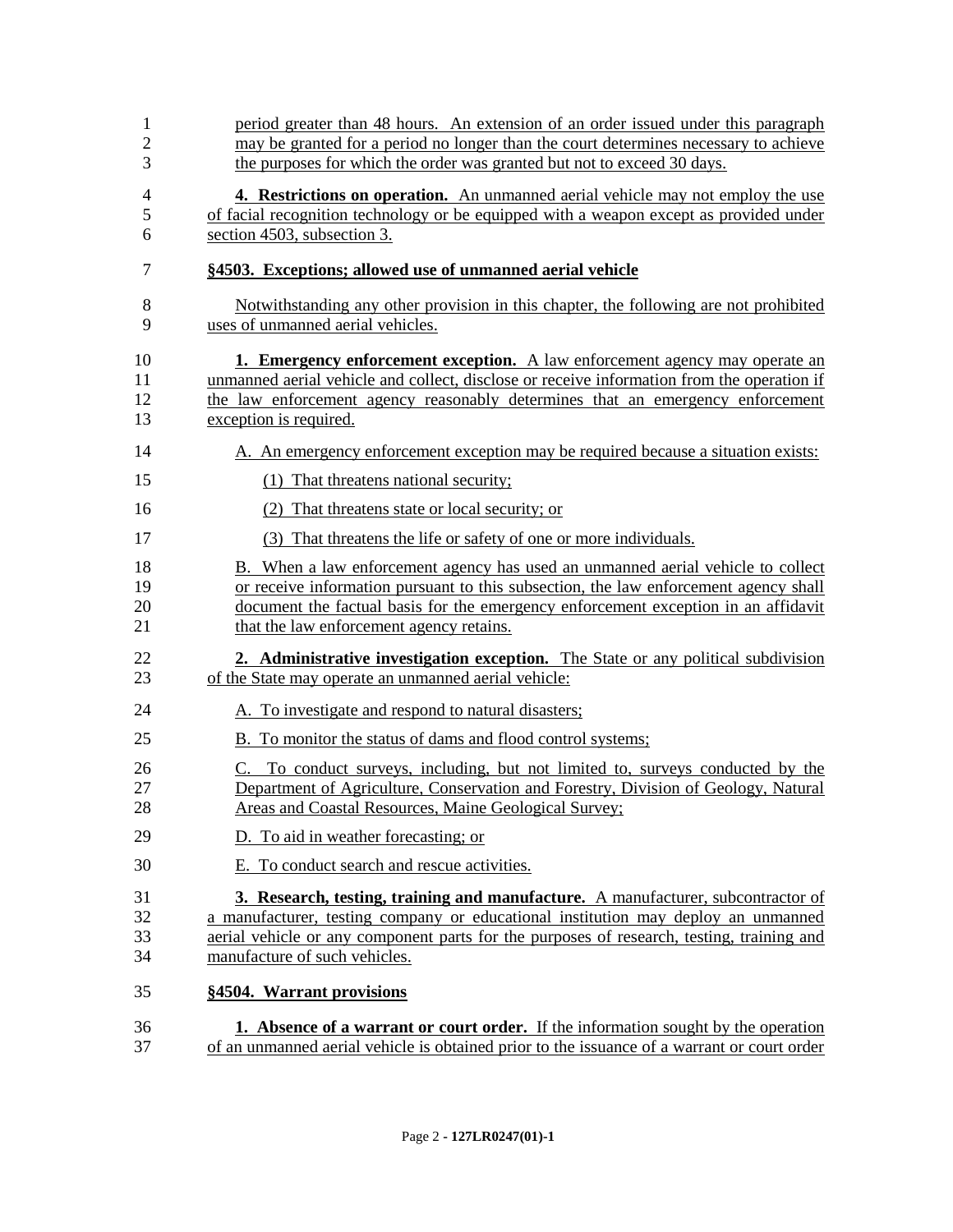| $\mathbf{1}$<br>$\overline{2}$       | under section 4502, subsection 3, paragraph C or D, respectively, the law enforcement<br>agency shall immediately terminate the operation of the unmanned aerial vehicle.                                                                                                                                                                                                                                                                                                                                                                                |
|--------------------------------------|----------------------------------------------------------------------------------------------------------------------------------------------------------------------------------------------------------------------------------------------------------------------------------------------------------------------------------------------------------------------------------------------------------------------------------------------------------------------------------------------------------------------------------------------------------|
| 3<br>4<br>5<br>6<br>$\overline{7}$   | 2. Denial of warrant or court order. If an application for a warrant or court order<br>under section 4502, subsection 3, paragraph $C$ or $D$ , respectively, is denied, the law<br>enforcement agency shall immediately terminate the operation of the unmanned aerial<br>vehicle underlying the application and may not retain or disclose any information<br>obtained from the operation of the unmanned aerial vehicle.                                                                                                                              |
| $\,8\,$<br>9<br>10<br>11<br>12<br>13 | <b>3. Delayed notice.</b> When a warrant or court order is sought under section 4502,<br>subsection 3, paragraph C or D, respectively, a law enforcement agency may request an<br>order delaying the notice required under the Maine Rules of Criminal Procedure, Rule<br>$41B(b)(4)$ for a period not to exceed 10 days. The court may grant the request if the court<br>determines that providing the notice of the warrant or court order may have an adverse<br>result, which includes:                                                              |
| 14                                   | A. The endangerment of the life or physical safety of a person;                                                                                                                                                                                                                                                                                                                                                                                                                                                                                          |
| 15                                   | B. A person's fleeing from prosecution;                                                                                                                                                                                                                                                                                                                                                                                                                                                                                                                  |
| 16                                   | C. Destruction of or tampering with evidence;                                                                                                                                                                                                                                                                                                                                                                                                                                                                                                            |
| 17                                   | D. A person's intimidating potential witnesses; and                                                                                                                                                                                                                                                                                                                                                                                                                                                                                                      |
| 18                                   | E. An event that seriously jeopardizes an investigation or unduly delays a trial.                                                                                                                                                                                                                                                                                                                                                                                                                                                                        |
| 19<br>20<br>21                       | 4. Extension. The court may grant an extension of the delayed notice under<br>subsection 3 for up to 10 days for each extension upon application by the law<br>enforcement agency.                                                                                                                                                                                                                                                                                                                                                                       |
| 22<br>23<br>24<br>25                 | <b>5. Expiration of delayed notice.</b> Upon expiration of the period of delayed notice<br>under subsection 3, the law enforcement agency shall serve upon, or deliver by registered<br>or first-class mail to, the person about whom information was collected a copy of the<br>warrant or court order together with notice that:                                                                                                                                                                                                                       |
| 26                                   | A. States with reasonable specificity the nature of the law enforcement inquiry; and                                                                                                                                                                                                                                                                                                                                                                                                                                                                     |
| 27                                   | B. Informs the person about whom information was collected:                                                                                                                                                                                                                                                                                                                                                                                                                                                                                              |
| 28                                   | (1) That notification of the warrant or court order was delayed;                                                                                                                                                                                                                                                                                                                                                                                                                                                                                         |
| 29                                   | (2) What law enforcement agency made the request for delayed notice;                                                                                                                                                                                                                                                                                                                                                                                                                                                                                     |
| 30                                   | (3) What court made the determination to delay notice; and                                                                                                                                                                                                                                                                                                                                                                                                                                                                                               |
| 31                                   | (4) Which provision of subsection 3 supported the court's determination.                                                                                                                                                                                                                                                                                                                                                                                                                                                                                 |
| 32                                   | §4505. Violations; private right of action                                                                                                                                                                                                                                                                                                                                                                                                                                                                                                               |
| 33<br>34<br>35<br>36<br>37<br>38     | If a law enforcement agency violates any provision of this chapter, the person about<br>whom information was collected, personally or as owner of a residence, property or area,<br>in violation of this chapter may institute and prosecute in that person's own name and on<br>that person's behalf a civil action for legal or equitable relief. In addition to<br>compensatory damages, a person whose rights have been violated by a violation of this<br>chapter may recover no more than \$5,000 plus reasonable attorney's fees and court costs. |